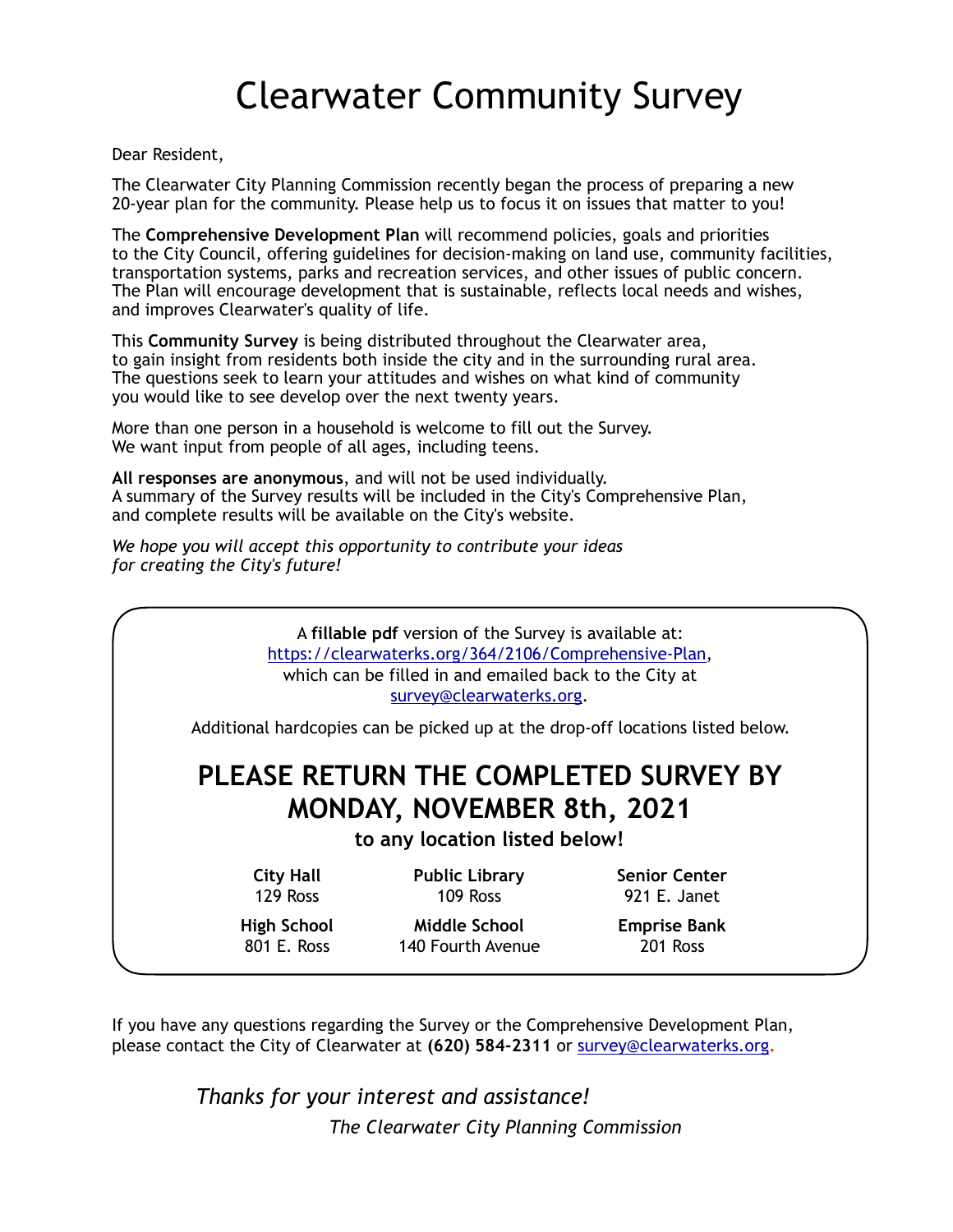## **YOU & CLEARWATER**

| 1. Please give us some basic information about the individual filling out this Survey.                                           |                                                                       |                                                         |
|----------------------------------------------------------------------------------------------------------------------------------|-----------------------------------------------------------------------|---------------------------------------------------------|
| $\Box$ Male                                                                                                                      | $\Box$ Under 19 years old                                             | $\Box$ 46 to 65 years old                               |
| $\Box$ Female                                                                                                                    | $\Box$ 19 to 29 years old                                             | $\Box$ 66 to 75 years old                               |
|                                                                                                                                  | $\Box$ 30 to 45 years old                                             | Over 75 years old                                       |
| 2. Where do you live?                                                                                                            |                                                                       |                                                         |
| $\Box$ Inside the Clearwater city limits                                                                                         |                                                                       | $\Box$ Outside the City, in the surrounding rural area  |
| 3. How long have you lived in or near Clearwater?                                                                                |                                                                       |                                                         |
| $\Box$ Less than 5 years<br>$\Box$ 5 to 10 years                                                                                 |                                                                       | More than 10 years                                      |
| 4. Where did you live before moving here?                                                                                        |                                                                       |                                                         |
| $\Box$ Not Applicable $-$ I have lived here all my life                                                                          |                                                                       | $\Box$ Elsewhere in Kansas                              |
| Within 50 miles of Clearwater                                                                                                    |                                                                       | $\Box$ Outside of Kansas                                |
| 5. If you moved to Clearwater within the last 10 years,                                                                          |                                                                       |                                                         |
| what were the major reasons you moved here? (Check more than one if appropriate.)                                                |                                                                       |                                                         |
| $\Box$ Not Applicable $-$ I have lived here longer than 10 years                                                                 |                                                                       |                                                         |
| $\Box$ To live in a larger town                                                                                                  | $\Box$ To be close to relatives and friends                           |                                                         |
| $\Box$ To live in a smaller town $\Box$ For the good schools                                                                     |                                                                       |                                                         |
| $\Box$ To be close to work<br>$\Box$ To retire                                                                                   | $\Box$ For the good housing<br>$\Box$ For an economical place to live |                                                         |
|                                                                                                                                  |                                                                       |                                                         |
|                                                                                                                                  |                                                                       |                                                         |
| 6. If you are planning to leave the Clearwater area, what are your reasons for leaving?<br>(Check more than one if appropriate.) |                                                                       |                                                         |
| $\Box$ Not Applicable $-$ I am not planning to leave                                                                             |                                                                       |                                                         |
| Job change<br>$\Box$                                                                                                             | $\Box$ I am graduating                                                |                                                         |
| $\Box$ Retirement                                                                                                                | $\Box$ My children are graduating                                     |                                                         |
| $\Box$ Health Reasons                                                                                                            |                                                                       | $\Box$ Need better-quality or different kind of housing |
| $\Box$ Personal Reasons                                                                                                          | $\Box$ Need lower-cost housing                                        |                                                         |
|                                                                                                                                  |                                                                       |                                                         |
| 7. Do you plan to stay in the Clearwater area                                                                                    |                                                                       |                                                         |
| only until your child or children graduate from high school?                                                                     |                                                                       |                                                         |
| $\Box$ Yes<br>$\Box$ No<br>Undecided                                                                                             |                                                                       | $\Box$ Not applicable (no kids in school)               |
| 8. Do you plan to stay in the Clearwater area after you retire?                                                                  |                                                                       |                                                         |
| $\Box$ Yes<br>$\Box$ No<br><b>J</b> Undecided                                                                                    |                                                                       | Already retired, and staying                            |
| 9. Please indicate your general location of primary employment:                                                                  |                                                                       |                                                         |
| $\Box$ Not Applicable $-$ I do not work outside the home                                                                         |                                                                       |                                                         |
| $\Box$ Wichita<br>Clearwater<br>$\Box$                                                                                           | $\Box$ Haysville                                                      |                                                         |
| Mulvane<br>Derby                                                                                                                 | Goddard                                                               | $\Box$ Unincorporated area                              |
|                                                                                                                                  |                                                                       |                                                         |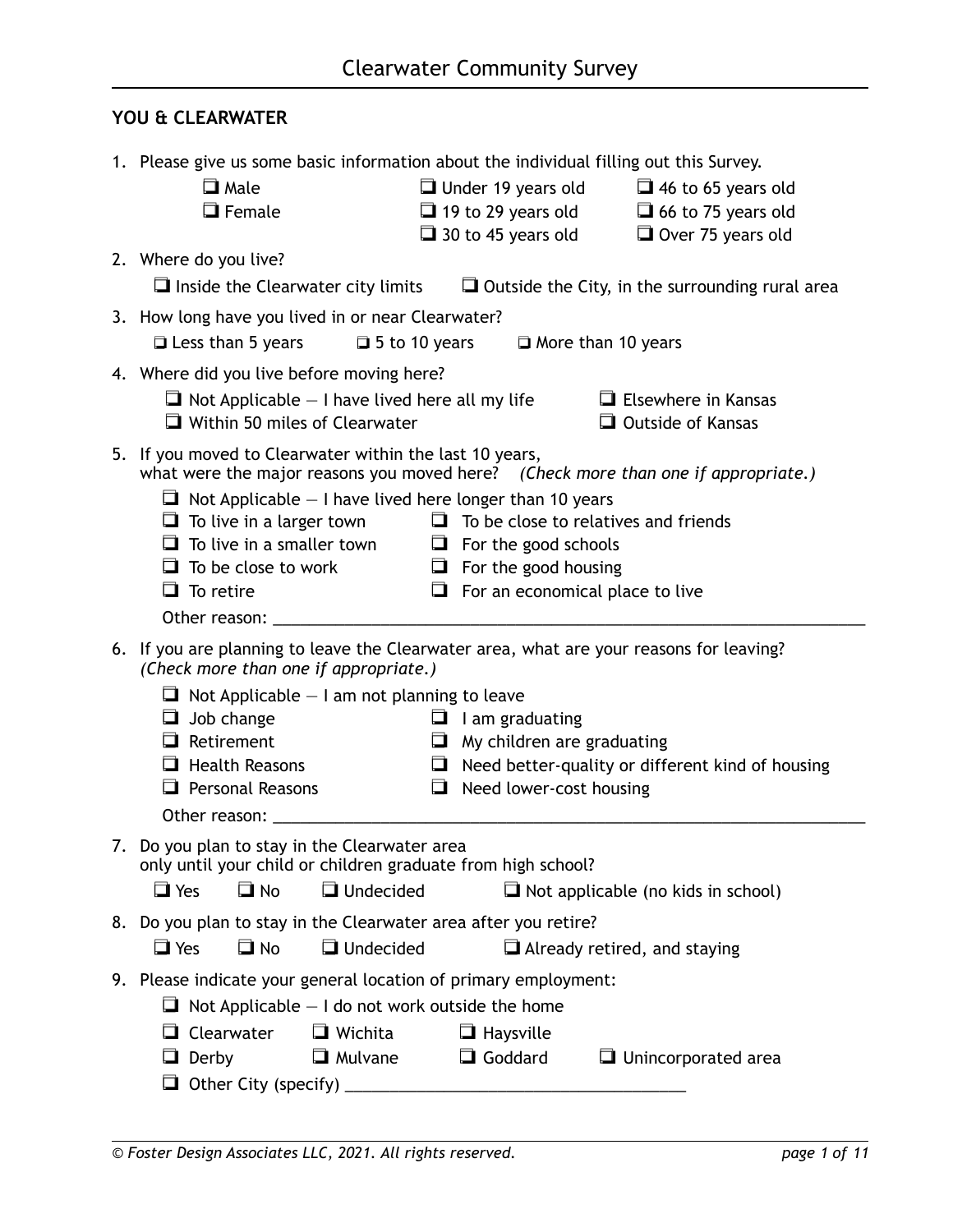### **HOUSING**

10. In addition to single-family homes, Clearwater needs some lower-cost and-lower-maintenance housing options in order to retain more of its young adults, empty-nesters, and retirees. Assuming that all new residential development will meet high standards of quality, what *types* of housing do you thing Clearwater should focus on developing over the next 20 years?

|                                                | A Must | <b>Needed</b> | <b>Beneficial</b> | Could<br>Help | <b>Not</b><br><b>Needed</b> |
|------------------------------------------------|--------|---------------|-------------------|---------------|-----------------------------|
| Apartments                                     | 口      |               |                   |               | ◘                           |
| Patio Homes                                    | □      |               |                   |               | $\Box$                      |
| <b>Town Homes</b>                              | □      |               |                   |               | $\Box$                      |
| Triplex or Quadplex Homes                      | $\Box$ |               |                   |               | $\Box$                      |
| <b>Duplex Homes</b>                            | ◘      |               |                   |               | $\Box$                      |
| <b>Accessory Dwelling Units (Granny Flats)</b> |        |               |                   |               |                             |

11. In order to allow our elders to retain their independence and stay in the community near family, Clearwater will need to develop a greater variety of accessible senior housing options. Assuming that all new residential development will meet high standards of quality, what *types* of senior housing do you think Clearwater will need most over the next 20 years?

| Accessible Single-family Homes<br><b>Accessible Apartments</b><br><b>Assisted Living Apartments</b><br><b>Full-care Nursing Homes</b>                                                                                                     | A Must<br>◘<br>$\Box$<br>$\Box$<br>$\Box$ | <b>Needed</b><br>❏<br>□ | <b>Beneficial</b> | Could<br>Help<br>$\Box$<br>0<br>$\Box$<br>n | <b>Not</b><br><b>Needed</b><br>⊓<br>口<br>◘ |
|-------------------------------------------------------------------------------------------------------------------------------------------------------------------------------------------------------------------------------------------|-------------------------------------------|-------------------------|-------------------|---------------------------------------------|--------------------------------------------|
| 12. Should the City increase efforts to encourage homeowners, including landlords,<br>to maintain their property, in order to maintain the quality of residential neighborhoods?<br>$\Box$ I don't know<br>$\square$ Yes<br>∩ No          |                                           |                         |                   |                                             |                                            |
| Comments:                                                                                                                                                                                                                                 |                                           |                         |                   |                                             |                                            |
| 13. Should the City increase efforts to encourage preservation of older houses in Clearwater,<br>in order to maintain the character of older residential neighborhoods?<br>$\Box$ I don't know<br>$\Box$ Yes<br>$\square$ No<br>Comments: |                                           |                         |                   |                                             |                                            |
|                                                                                                                                                                                                                                           |                                           |                         |                   |                                             |                                            |
| 14. Should the City invest more resources to demolish abandoned or dilapidated properties?<br>$\Box$ I don't know<br>$\Box$ Yes<br>□ No                                                                                                   |                                           |                         |                   |                                             |                                            |

\_\_\_\_\_\_\_\_\_\_\_\_\_\_\_\_\_\_\_\_\_\_\_\_\_\_\_\_\_\_\_\_\_\_\_\_\_\_\_\_\_\_\_\_\_\_\_\_\_\_\_\_\_\_\_\_\_\_\_\_\_\_\_\_\_\_\_

Comments: \_\_\_\_\_\_\_\_\_\_\_\_\_\_\_\_\_\_\_\_\_\_\_\_\_\_\_\_\_\_\_\_\_\_\_\_\_\_\_\_\_\_\_\_\_\_\_\_\_\_\_\_\_\_\_\_\_\_\_\_\_\_\_\_\_\_\_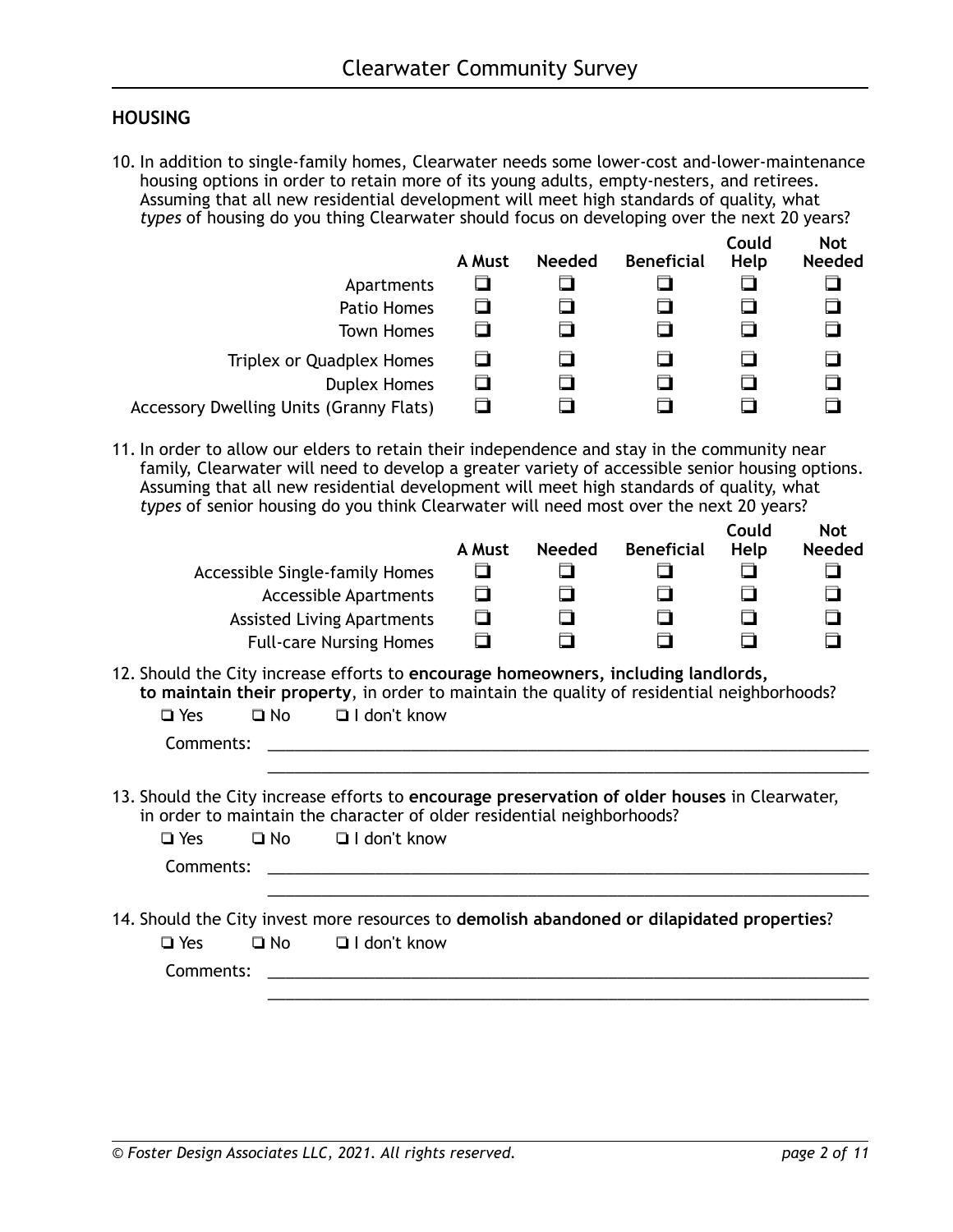# **COMMUNITY FACILITIES & SERVICES**

15. How would you rate the following community facilities, programs, and services in the Clearwater area?

|                                                                                                                                                                                 | <b>Excellent</b>                     | Adequate                   | Inadequate                           | Don't Know                                         |
|---------------------------------------------------------------------------------------------------------------------------------------------------------------------------------|--------------------------------------|----------------------------|--------------------------------------|----------------------------------------------------|
| <b>City Hall</b><br>Library<br>Senior Center<br><b>Wellness Center</b>                                                                                                          | $\Box$<br>$\Box$<br>$\Box$           | コ                          | ◘<br>◘                               | $\Box$<br>$\Box$                                   |
| <b>School Facilities</b><br><b>School Programs</b>                                                                                                                              | 口<br>口                               | $\Box$                     |                                      | ◘                                                  |
| <b>City Park</b><br><b>Aquatic Center</b><br><b>Sports Complex</b><br><b>Fishing Ponds</b><br><b>Recreation Programs</b>                                                        | 口<br>0<br>$\Box$<br>$\Box$<br>□      | $\Box$<br>$\Box$           | $\Box$<br>$\Box$                     | $\Box$<br>$\Box$<br>0<br>0<br>0                    |
| <b>Electrical Service</b><br>Water Supply System<br>Sewage Disposal System<br><b>Trash Disposal</b><br>Stormwater Drainage System                                               | 口<br>$\Box$<br>$\Box$<br>$\Box$<br>口 | $\Box$<br>$\Box$           | $\Box$<br>$\Box$<br>$\Box$<br>$\Box$ | $\Box$<br>0<br>0<br>0<br>0<br>$\Box$               |
| <b>Fire Protection</b><br><b>Police Protection</b><br><b>Emergency Medical Service</b>                                                                                          | 口<br>◘<br>□                          | □                          |                                      | $\Box$<br>$\Box$                                   |
| <b>Street Paving</b><br><b>Street Maintenance and Cleaning</b><br><b>Street Lighting</b><br><b>Traffic Signs and Signals</b><br>Sidewalks                                       | 口<br>$\Box$<br>$\Box$<br>Ō           | $\Box$<br>$\Box$<br>$\Box$ | $\Box$<br>ם<br>ם                     | $\Box$<br>$\Box$<br>$\Box$<br>$\Box$               |
| <b>Health Services</b><br>Economic Development Promotion<br>Industrial Development Sites<br>Job Opportunities                                                                   | $\Box$                               |                            |                                      | $\Box$                                             |
| <b>Housing Availability</b><br>Sufficient Variety of Housing Types<br><b>Housing Quality</b><br>Housing for the Elderly & Handicapped<br>Sufficient High-quality Rental Housing | $\Box$<br>□<br>口<br>$\Box$           |                            |                                      | $\Box$<br>$\Box$<br>$\overline{\square}$<br>$\Box$ |
|                                                                                                                                                                                 | ◘<br>口<br>$\Box$                     |                            | □                                    | $\Box$<br>$\Box$                                   |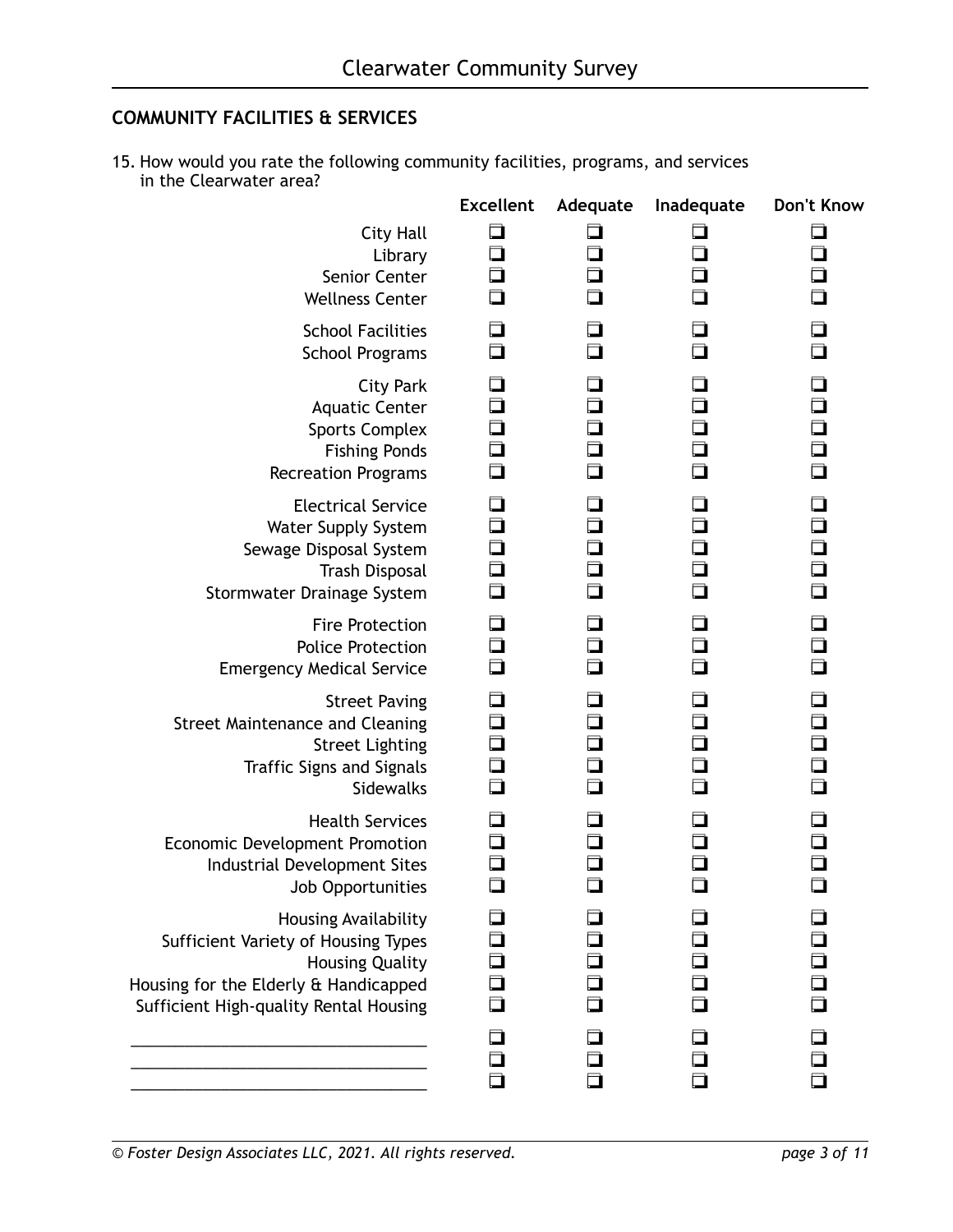#### **DOWNTOWN**

| 16. Think about Clearwater's downtown business district.<br>Please check those factors of the physical environment which need improvement: |                                      |
|--------------------------------------------------------------------------------------------------------------------------------------------|--------------------------------------|
| $\Box$ Condition of streets                                                                                                                | $\Box$ Parking lots                  |
| $\Box$ Condition of sidewalks                                                                                                              | $\Box$ Ease of vehicle access        |
| General attractiveness of streets $\hat{a}$ sidewalks                                                                                      | $\Box$ Handicap access to businesses |
| $\Box$ General appearance of building facades                                                                                              | $\Box$ Restrooms                     |
| $\Box$ Areas behind businesses                                                                                                             | $\Box$ Business signs                |
| $\Box$ Lack of street trees                                                                                                                | $\Box$ Storefronts used as storage   |
| Additional factors / details:                                                                                                              |                                      |

#### **SIDEWALKS**

Sidewalks support pedestrian transportation between neighborhoods and local destinations, such as schools, the library, restaurants and stores. Many of Clearwater's existing sidewalks are in need of repair, and some rights-of-way do not have sidewalks at all.

In existing neighborhoods, sidewalk improvements may be funded by taxpayers at large, by the adjacent landowners, or by both. Sidewalks in new developments may be required as a developer-funded improvement.

| 17. Does anyone in your household walk to work or school? |                                             |                        |              |  |  |  |
|-----------------------------------------------------------|---------------------------------------------|------------------------|--------------|--|--|--|
|                                                           | Regularly (4 times per week or more) $\Box$ | Occasionally $\square$ | Never $\Box$ |  |  |  |
| If not, why not?                                          |                                             |                        |              |  |  |  |
|                                                           |                                             |                        |              |  |  |  |

- 18. Would you support additional funding to improve and expand Clearwater's sidewalk system? ❏ Yes ❏ No ❏ I don't know
- 19. Should each sidewalk project be paid for by the City, by the adjacent landowner, or by a share-the-cost split?
	- ❏ Entirely by the City at large ❏ Entirely by the adjacent landowner ❏ Share the cost
- 20. Should new residential or commercial development in Clearwater be required to include sidewalks?
	- ❏ Yes ❏ No ❏ I don't know
- 21. Should the City allocate a regular annual budget to fund sidewalk improvement and expansion projects?

❏ Yes ❏ No ❏ I don't know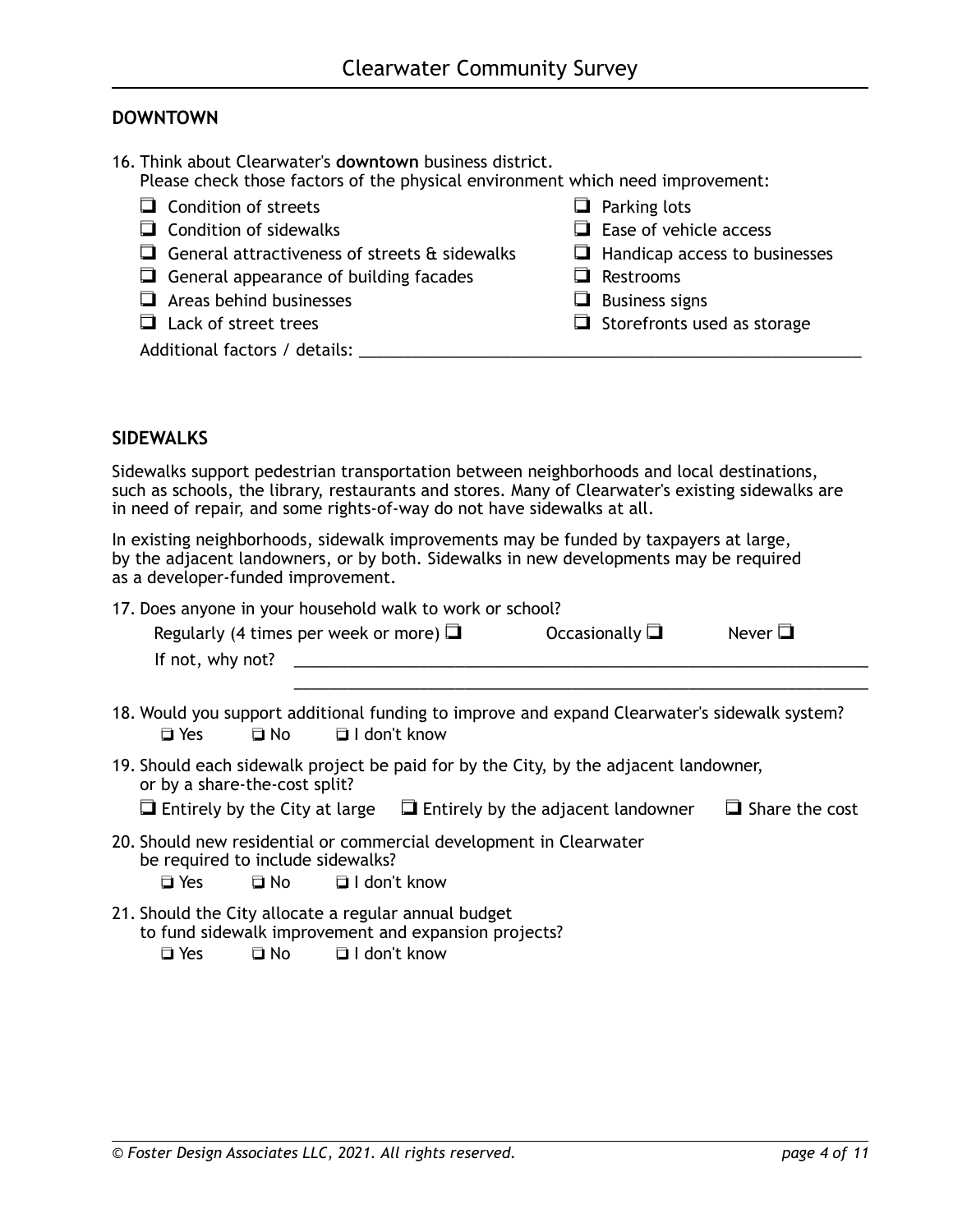### **GOODS & SERVICES**

| 22. Where does your household do most of its shopping for the following goods & services: |                                                     |                             |                        |                   |                    |                                 |                    |
|-------------------------------------------------------------------------------------------|-----------------------------------------------------|-----------------------------|------------------------|-------------------|--------------------|---------------------------------|--------------------|
|                                                                                           | Clearwater                                          | Derby                       |                        | Mulvane Wichita   |                    | <b>Elsewhere</b> (Name of City) | Web                |
| Groceries                                                                                 | О                                                   |                             |                        | n                 |                    |                                 |                    |
| Pharmacy                                                                                  | $\Box$                                              |                             |                        |                   |                    |                                 |                    |
| <b>Medical Care</b>                                                                       | $\Box$                                              |                             |                        |                   |                    |                                 |                    |
| Fuel                                                                                      | $\Box$                                              |                             | n                      |                   |                    |                                 |                    |
| Auto Repair                                                                               | $\Box$                                              |                             |                        |                   |                    |                                 |                    |
| <b>Electronics</b>                                                                        | ◘                                                   | m                           |                        | $\Box$            |                    |                                 |                    |
| Hardware                                                                                  | $\Box$                                              | ⊓                           | ⊓                      |                   |                    |                                 |                    |
| Clothing                                                                                  | $\Box$                                              |                             |                        |                   |                    |                                 |                    |
| Furniture                                                                                 | ◘                                                   |                             |                        |                   |                    |                                 |                    |
| Appliances                                                                                | □                                                   | m                           |                        |                   |                    |                                 |                    |
| 23. Do you feel there is a need for more stores and services in Clearwater?               |                                                     |                             |                        |                   |                    | $\Box$ Yes                      | $\Box$ No          |
|                                                                                           | If yes, check those which you feel are most needed: |                             |                        |                   |                    |                                 |                    |
| Grocery                                                                                   |                                                     | Sit-down Restaurant         |                        |                   | $\Box$ Gas Station | $\Box$ Hardware                 |                    |
| $\Box$ Doctor                                                                             |                                                     |                             | Fast-casual Restaurant |                   | $\Box$ Auto Repair |                                 | <b>□</b> Motel     |
| $\Box$ Dentist                                                                            |                                                     | $\Box$ Fast-food Restaurant |                        |                   | $\Box$ Laundromat  |                                 | $\Box$ Electronics |
| $\Box$ Pharmacy                                                                           | $\Box$ Clothing                                     |                             |                        | $\Box$ Cleaners   |                    | $\Box$ Appliances               |                    |
| $\Box$ Optician                                                                           | $\Box$ Shoes                                        |                             |                        | $\Box$ Hair Salon |                    | $\Box$ Furniture                |                    |
| Others:                                                                                   |                                                     |                             |                        |                   |                    |                                 |                    |
|                                                                                           |                                                     |                             |                        |                   |                    |                                 |                    |

#### **LOCAL GOVERNMENT**

- 24. How do you get most of your information about local government activities? *(Check more than one if appropriate.)*
	- ❏ City website ([www.clearwaterks.org](http://www.clearwaterks.org)) ❏ Flyers
	- ❏ City Facebook page ([facebook.com/Clearwaterks](http://facebook.com/Clearwaterks)) ❏ Open meetings
	-
	- ❏ Message Board at 4th & Ross ❏ Word of mouth
	- ❏ Other: \_\_\_\_\_\_\_\_\_\_\_\_\_\_\_\_\_\_\_\_\_\_\_\_\_\_\_\_\_\_\_\_\_\_\_\_\_\_\_\_\_\_\_\_\_\_\_\_\_\_\_\_\_\_\_\_\_\_\_\_\_\_\_\_\_\_\_\_\_\_
- 
- 
- ❏ Utility bill inserts ❏ Times-Sentinel newspaper
	-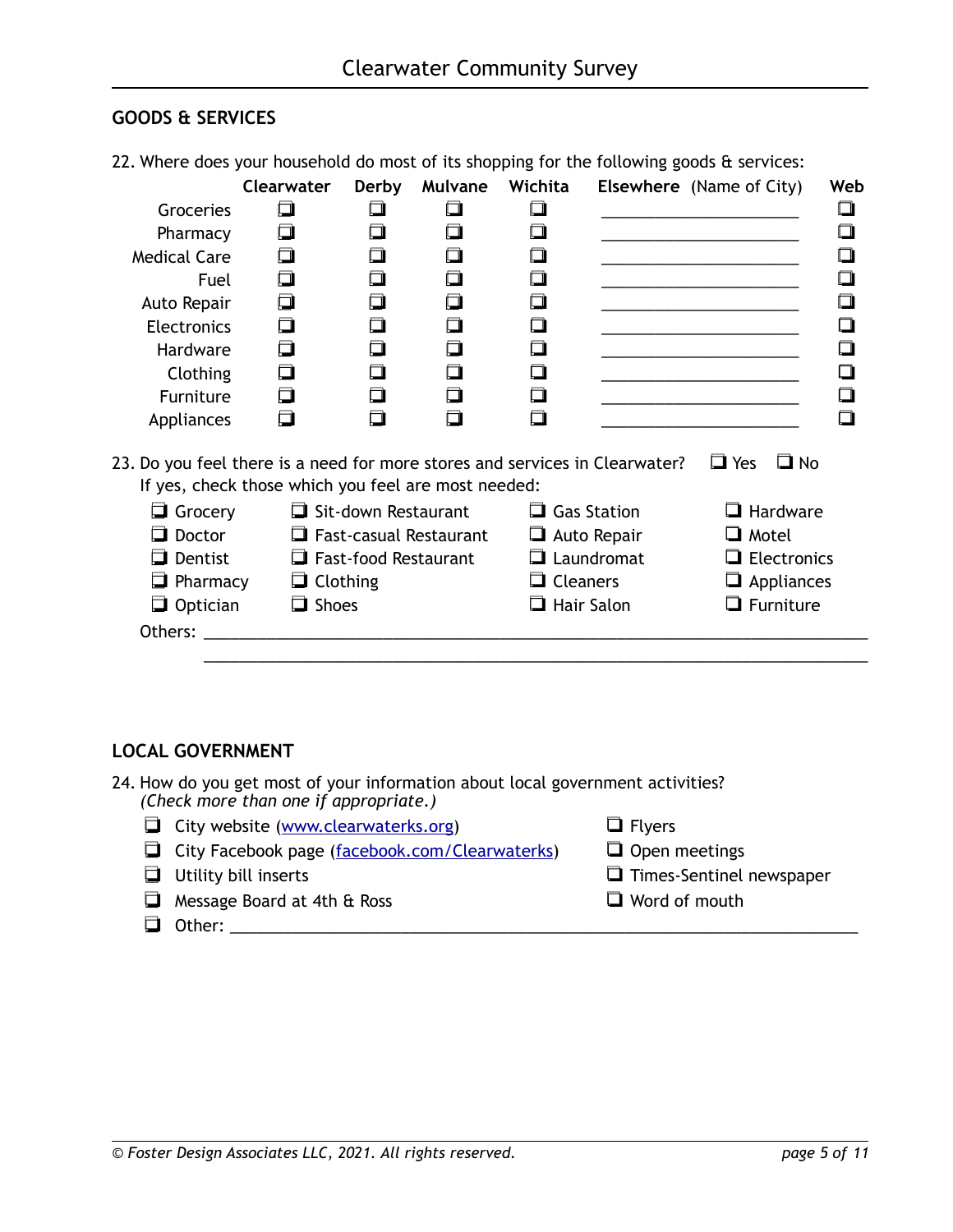|                                  | <b>Serious</b> | Minor | No Problem |
|----------------------------------|----------------|-------|------------|
| Poorly Maintained Housing        |                |       |            |
| <b>Dilapidated Outbuildings</b>  |                |       |            |
| <b>Unsightly Outdoor Storage</b> |                |       |            |
| Inoperable Vehicles              |                |       |            |
| <b>Unkempt Vacant Lots</b>       |                |       |            |
| <b>Barking Dogs</b>              |                |       |            |
| Loose / Stray / Feral Dogs       |                |       |            |
| Loose / Stray / Feral Cats       |                |       |            |
|                                  |                |       |            |

25. To what degree do you feel the following issues are problems in Clearwater?

26. Do you think City **regulations or enforcement** need to be stronger regarding any of the following issues?

| Yes<br>$\Box$<br><b>Poorly Maintained Housing</b><br>$\Box$<br><b>Dilapidated Outbuildings</b><br>$\Box$<br><b>Unsightly Outdoor Storage</b><br>ב<br>Inoperable Vehicles<br>Ē<br><b>Unkempt Vacant Lots</b><br>◘<br><b>Barking Dogs</b><br>$\Box$<br>Loose / Stray / Feral Dogs<br>$\Box$<br>Loose / Stray / Feral Cats | <b>Don't Know</b><br>No<br>П<br>□<br>□<br>0 |
|-------------------------------------------------------------------------------------------------------------------------------------------------------------------------------------------------------------------------------------------------------------------------------------------------------------------------|---------------------------------------------|
| 27. Do you think the City tax rate is:<br>$\Box$ High<br>$\Box$ Reasonable<br>$\Box$ Low                                                                                                                                                                                                                                | $\Box$ I don't know                         |
| 28. Do you think the Clearwater School District tax rate is:<br>$\Box$ High<br>$\Box$ Reasonable<br>$\Box$ Low                                                                                                                                                                                                          | $\Box$ I don't know                         |
| 29. Would you support a special tax paid by property owners to the City,<br>in order to pay for <b>paving dirt roads</b> in Clearwater? $\Box$ Yes                                                                                                                                                                      | $\Box$ No<br>$\Box$ I don't know            |
| 30. Would you support a fee paid by property owners to the City, in order to pay for<br>improvements to stormwater drainage in Clearwater? $\Box$ Yes $\Box$ No $\Box$ I don't know                                                                                                                                     |                                             |
| 31. Do you think the City should encourage housing development by subsidizing infrastructure<br>(streets, water lines, sewer lines, electric lines) to new subdivisions?<br>$\Box$ I don't know<br>$\Box$ Yes<br>$\Box$ No                                                                                              |                                             |
| <b>Comments:</b> Comments:                                                                                                                                                                                                                                                                                              |                                             |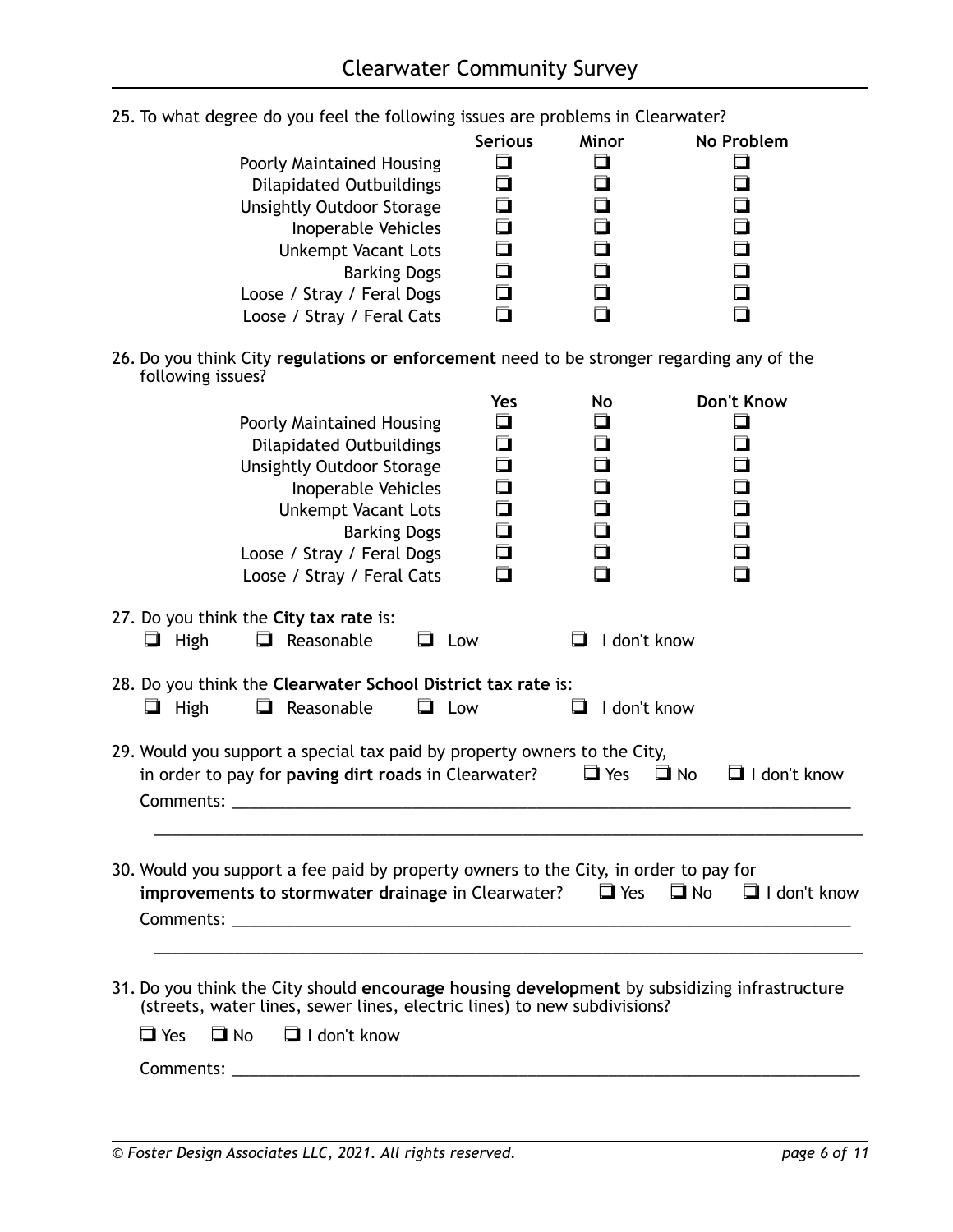#### **PARKS & RECREATION SYSTEM**

| If so, approximately how often have you used the Pool in the last 2 years?                               | $\Box$ No                                                                                                                                                                                                                                                                                                                                                                                       |
|----------------------------------------------------------------------------------------------------------|-------------------------------------------------------------------------------------------------------------------------------------------------------------------------------------------------------------------------------------------------------------------------------------------------------------------------------------------------------------------------------------------------|
| $\Box$ About once per week during the summer                                                             |                                                                                                                                                                                                                                                                                                                                                                                                 |
|                                                                                                          |                                                                                                                                                                                                                                                                                                                                                                                                 |
|                                                                                                          |                                                                                                                                                                                                                                                                                                                                                                                                 |
| 33. Have you ever visited Clearwater City Park, excluding the Aquatic Center?<br>$\Box$ Yes<br>$\Box$ No |                                                                                                                                                                                                                                                                                                                                                                                                 |
|                                                                                                          |                                                                                                                                                                                                                                                                                                                                                                                                 |
|                                                                                                          |                                                                                                                                                                                                                                                                                                                                                                                                 |
| $\Box$ Twice per week or more during the summer                                                          |                                                                                                                                                                                                                                                                                                                                                                                                 |
|                                                                                                          |                                                                                                                                                                                                                                                                                                                                                                                                 |
| 34. Have you ever visited the Chisholm Trail Sports Complex? (west of the high School)                   |                                                                                                                                                                                                                                                                                                                                                                                                 |
|                                                                                                          | If so, approximately how often have you visited the Sports Complex in the last 2 years?                                                                                                                                                                                                                                                                                                         |
|                                                                                                          |                                                                                                                                                                                                                                                                                                                                                                                                 |
| $\Box$ About once per week during the summer                                                             |                                                                                                                                                                                                                                                                                                                                                                                                 |
|                                                                                                          |                                                                                                                                                                                                                                                                                                                                                                                                 |
| 35. Have you ever visited the Clearwater Historical Museum? (149 N. 4th)                                 |                                                                                                                                                                                                                                                                                                                                                                                                 |
| If so, approximately how often have you visited the Museum in the last 2 years?                          |                                                                                                                                                                                                                                                                                                                                                                                                 |
| $\Box$ About once per week during the summer                                                             |                                                                                                                                                                                                                                                                                                                                                                                                 |
| $\Box$ Twice per week or more during the summer                                                          |                                                                                                                                                                                                                                                                                                                                                                                                 |
|                                                                                                          |                                                                                                                                                                                                                                                                                                                                                                                                 |
|                                                                                                          |                                                                                                                                                                                                                                                                                                                                                                                                 |
|                                                                                                          | Don't Know                                                                                                                                                                                                                                                                                                                                                                                      |
|                                                                                                          |                                                                                                                                                                                                                                                                                                                                                                                                 |
|                                                                                                          |                                                                                                                                                                                                                                                                                                                                                                                                 |
|                                                                                                          |                                                                                                                                                                                                                                                                                                                                                                                                 |
|                                                                                                          | ┓<br>$\Box$<br>$\Box$                                                                                                                                                                                                                                                                                                                                                                           |
|                                                                                                          |                                                                                                                                                                                                                                                                                                                                                                                                 |
|                                                                                                          | $\Box$ Yes<br>$\Box$ Twice per week or more during the summer<br>If so, approximately how often have you visited City Park in the last 2 years?<br>$\Box$ About once per week during the summer<br>$\Box$ Twice per week or more during the summer<br>36. How would you rate the facilities & programs in the Aquatic Center?<br>Adequate<br>Inadequate<br>n<br>$\Box$<br>n<br>$\Box$<br>$\Box$ |

restrooms ❏ ❏ ❏ ❏

**POOL** — main pool/diving boards ❏ ❏ ❏ ❏

 slides/mushroom waterfall ❏ ❏ ❏ ❏ wading pool/water toys ❏ ❏ ❏ ❏

**PROGRAMS** — swim lessons ❏ ❏ ❏ ❏

pool shade structures

pool parties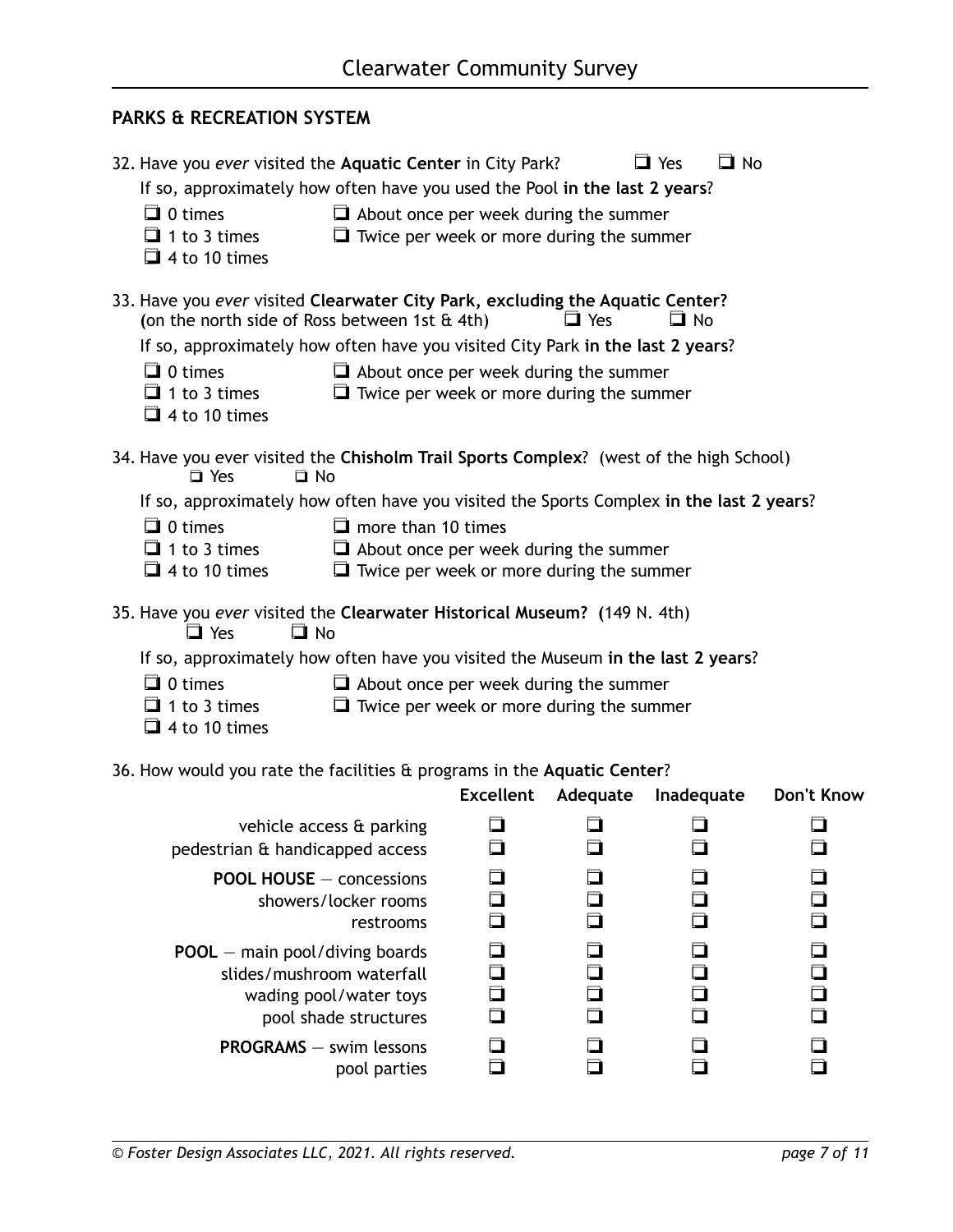|                                        |                                                               | <b>Excellent</b> | Adequate | Inadequate | Don't Know |
|----------------------------------------|---------------------------------------------------------------|------------------|----------|------------|------------|
|                                        | vehicle access & parking                                      |                  |          |            |            |
| pedestrian & handicapped access        | walking trails                                                |                  |          |            |            |
| baseball/softball/soccer fields        | restroom/concessions                                          |                  |          |            |            |
| little picnic shelter (north end)      | playground equipment<br>main picnic shelter<br>horseshoe pits |                  |          |            |            |
| <b>PROGRAMS</b> - Shelter reservations |                                                               |                  |          |            |            |

#### 37. How would you rate the facilities & programs in **Clearwater City Park**?

38. How would you rate the facilities & programs in the **Clearwater Historical Museum**?

|                                               | <b>Excellent</b> | Adequate | Inadequate | <b>Don't Know</b> |
|-----------------------------------------------|------------------|----------|------------|-------------------|
| vehicle access & parking                      |                  |          |            |                   |
| pedestrian & handicapped access               |                  |          |            |                   |
| restrooms                                     |                  |          |            |                   |
| <b>EXHIBITS</b> $-$ the "house" in the Museum |                  |          |            |                   |
| summer kitchen                                |                  |          |            |                   |
| laundry room                                  |                  |          |            |                   |
| general store                                 |                  |          |            |                   |
| doctor/dentist office                         |                  |          |            |                   |
| school room                                   |                  |          |            |                   |
| military room                                 |                  |          |            |                   |

39. How would you rate the facilities & programs in **Chisholm Ridge Fishing Ponds**? (located just north of the Sports Complex, at Ross & N. Chisholm Trail)

|                                                 | Excellent | Adequate | Inadequate | Don't Know |
|-------------------------------------------------|-----------|----------|------------|------------|
| vehicle access & parking                        |           |          |            |            |
| pedestrian & handicapped access                 |           |          |            |            |
| walking trails                                  |           |          |            |            |
| fishing ponds<br>shade<br>fish stocking program |           |          |            |            |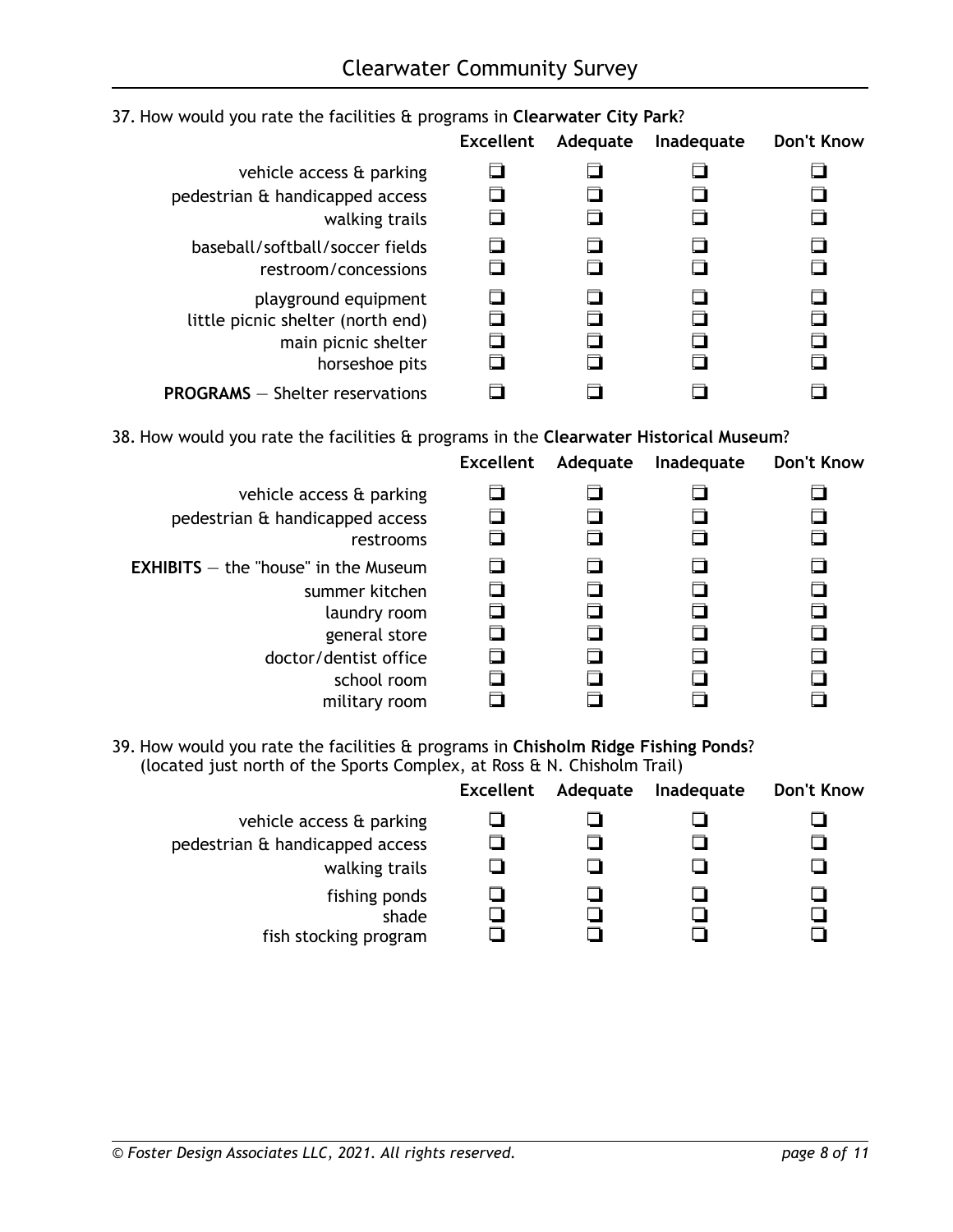|                                      | <b>Excellent</b> | Adequate | Inadequate | Don't Know |
|--------------------------------------|------------------|----------|------------|------------|
| vehicle access & parking             |                  |          |            |            |
| pedestrian & handicapped access      |                  |          |            |            |
| baseball field                       |                  |          |            |            |
| 2 softball fields                    |                  |          |            |            |
| 3 soccer fields                      |                  |          |            |            |
| restrooms                            |                  |          |            |            |
| concession stand                     |                  |          |            |            |
| 2 picnic shelters                    |                  |          |            |            |
| disc golf course                     |                  |          |            |            |
| skate park                           |                  |          |            |            |
| 2 tennis courts / pickle ball courts |                  |          |            |            |
| shade                                |                  |          |            |            |
| walking trails                       |                  |          |            |            |
| Chisholm Trail monument & marker     |                  |          |            |            |

# 40. How would you rate the facilities & programs at the **Chisholm Trail Sports Complex**?

41. What additional facilities would you most like to see in the Clearwater Park System?

| Dog Park                              | Waterspray Park (splashpad)                  |
|---------------------------------------|----------------------------------------------|
| $\Box$ Outdoor fitness equipment area | $\Box$ Birdwatching / nature trail           |
| $\Box$ Dedicated pickleball courts    | $\Box$ Farmers Market                        |
| More soccer fields                    | $\Box$ Gazebo / amphitheater / wedding venue |
| $\Box$ More practice fields           | $\Box$ Shaded seating at the Sports Complex  |
| $\Box$ Lighted practice fields        | A playground at the Sports Complex           |
| <b>Bike Paths</b>                     | $\Box$ A splashpad at the Sports Complex     |
| Other:                                |                                              |
|                                       |                                              |
|                                       |                                              |

 \_\_\_\_\_\_\_\_\_\_\_\_\_\_\_\_\_\_\_\_\_\_\_\_\_\_\_\_\_\_\_\_\_\_\_\_\_\_\_\_\_\_\_\_\_\_\_\_\_\_\_\_\_\_\_\_\_\_\_\_\_\_\_\_\_\_\_\_\_\_\_\_\_\_ \_\_\_\_\_\_\_\_\_\_\_\_\_\_\_\_\_\_\_\_\_\_\_\_\_\_\_\_\_\_\_\_\_\_\_\_\_\_\_\_\_\_\_\_\_\_\_\_\_\_\_\_\_\_\_\_\_\_\_\_\_\_\_\_\_\_\_\_\_\_\_\_\_\_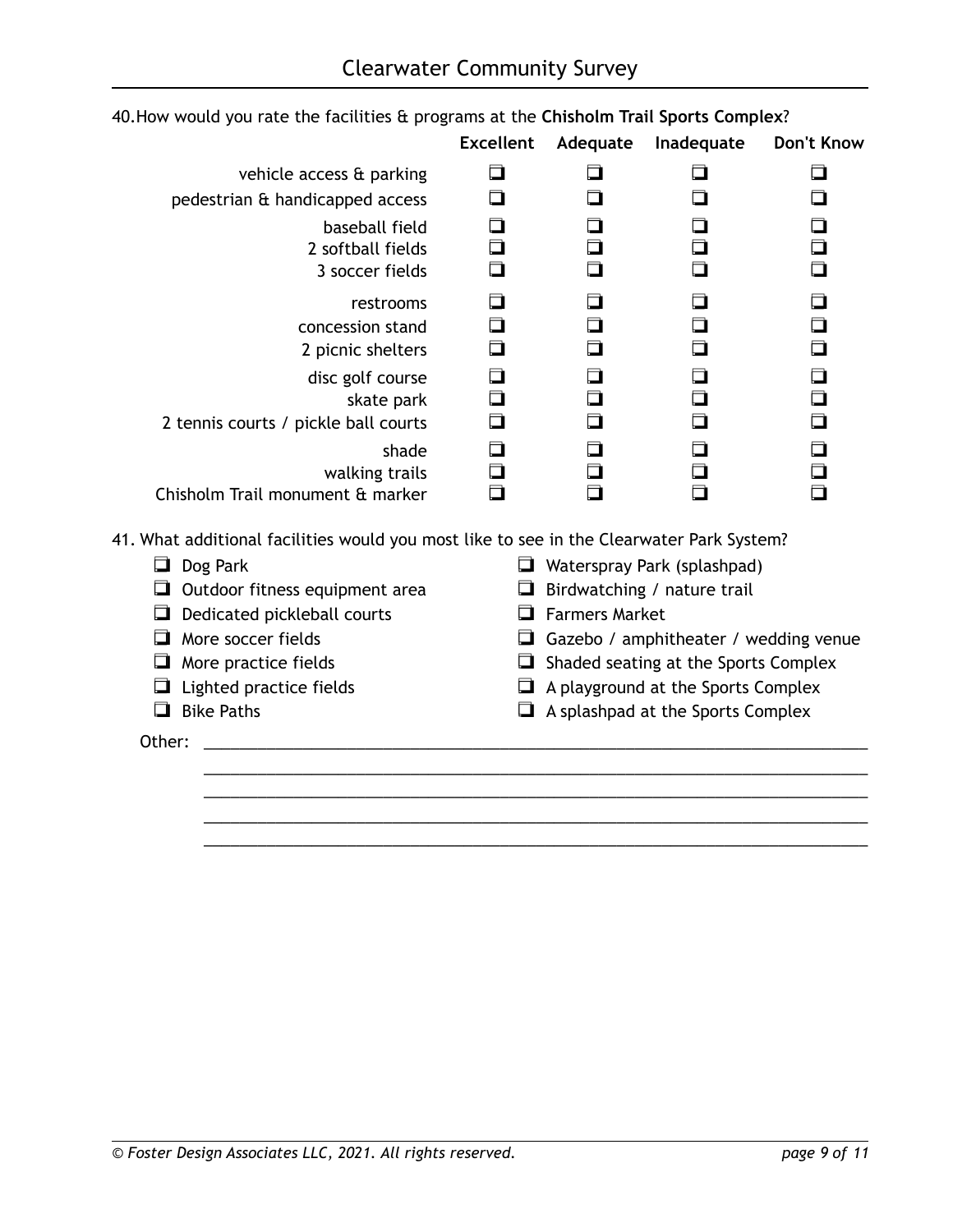#### **RECREATION COMMISSION**

42. Has anyone in your immediate family participated in recreational sports activities or special events sponsored by the Clearwater Recreation Commission? If yes, which ones?

| (Recreation Sports programs are for kids ages 3 through 12  |
|-------------------------------------------------------------|
| who want to learn skills and have fun without competition.) |

| ப      | No, I have not participated.                                                                    |                       |                                 |                                                       |                   |
|--------|-------------------------------------------------------------------------------------------------|-----------------------|---------------------------------|-------------------------------------------------------|-------------------|
|        | <b>Recreation Sports</b>                                                                        | <b>Special Events</b> |                                 |                                                       |                   |
|        | Blast Ball                                                                                      |                       | $\Box$ Leprechaun Loop          |                                                       |                   |
|        | $\Box$ Flag Football                                                                            |                       | $\Box$ Easter Egg Hunt          |                                                       |                   |
|        | $\Box$ Volleyball                                                                               |                       | $\Box$ Little Sprouts Gardening |                                                       |                   |
|        | Basketball                                                                                      |                       | Super Mom Run/Walk              |                                                       |                   |
|        | $\Box$ Baseball<br>Softball                                                                     |                       |                                 | $\Box$ First Official Day of Summer Party in the Park |                   |
| Other: |                                                                                                 |                       |                                 |                                                       |                   |
|        |                                                                                                 |                       |                                 |                                                       |                   |
|        |                                                                                                 |                       |                                 |                                                       |                   |
|        | 43. How would you rate the programs provided by the Clearwater Recreation Commission?           | <b>Excellent</b>      | Adequate                        | Inadequate                                            | <b>Don't Know</b> |
|        | Recreation Sports programs<br><b>Special Events</b>                                             | n                     |                                 |                                                       |                   |
| Other: | 44. What additional activities would you like to have available from the Recreation Commission? |                       |                                 |                                                       |                   |
|        |                                                                                                 |                       |                                 |                                                       |                   |
|        |                                                                                                 |                       |                                 |                                                       |                   |
|        |                                                                                                 |                       |                                 |                                                       |                   |

# **QUALITY OF LIFE**

- 45. What local celebrations / special events in Clearwater have you or members of your household attended within the last 5 years?
	- ❏ Independence Day Celebration ❏ Fall Festival
- - ❏ Christmas Celebration ❏ Halloween Trick or Treat
		-
	- ❏ \_\_\_\_\_\_\_\_\_\_\_\_\_\_\_\_\_\_\_\_\_\_\_\_\_\_\_\_\_\_\_\_\_\_ ❏ \_\_\_\_\_\_\_\_\_\_\_\_\_\_\_\_\_\_\_\_\_\_\_\_\_\_\_\_\_\_\_\_\_\_
- 

*© Foster Design Associates LLC, 2021. All rights reserved. page 10 of 11*